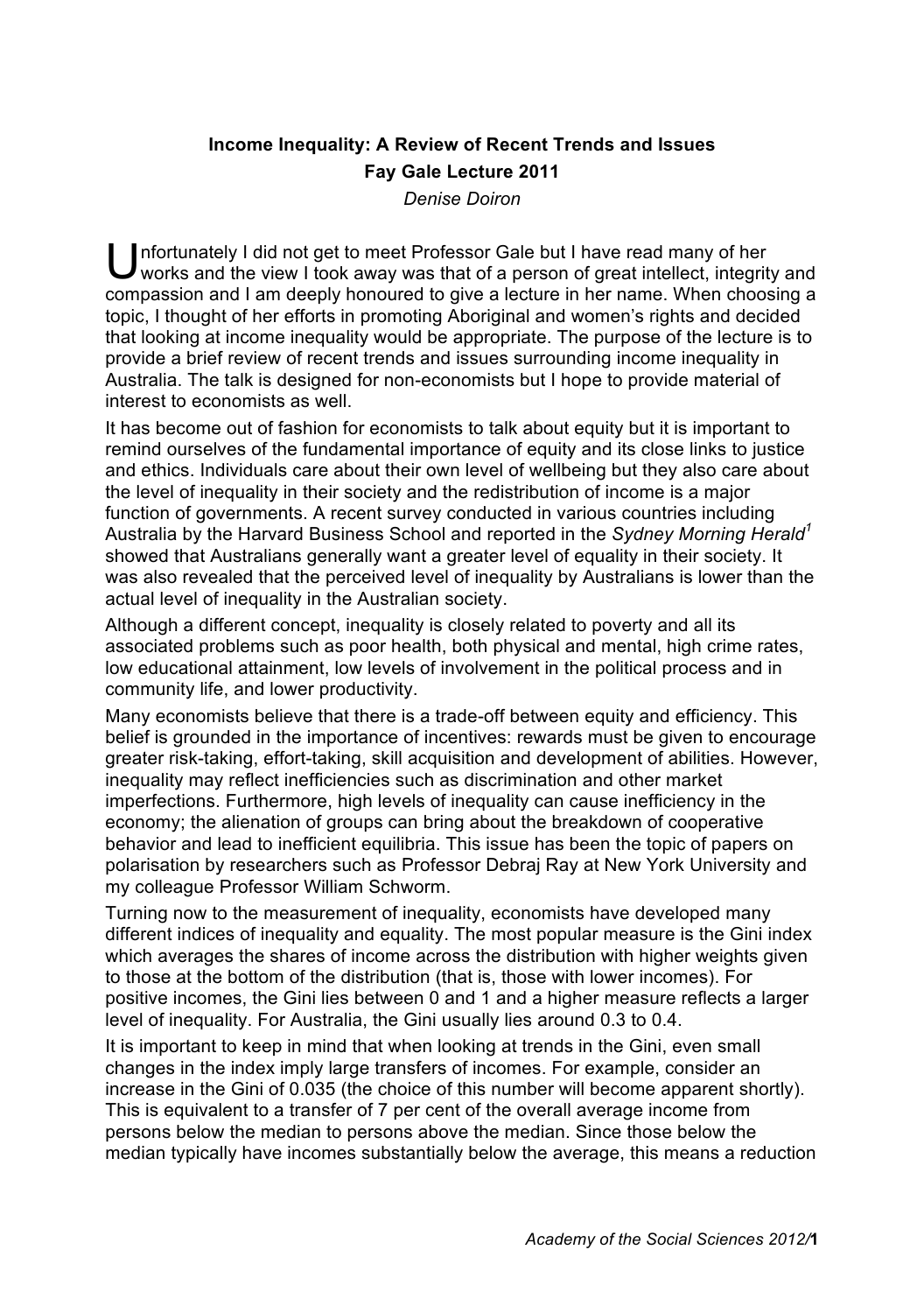of more than 7 per cent in their incomes while for those above the median, it typically translates into an increase of less than 7 per cent.

Figure 1 shows trends in the Gini index for Australia from 1981 to 2007. (More information on the data sources will be provided below.) When I first worked on inequality, economists were analysing the U-turn which had occurred in the early 80s in several developed economies. Inequality had been found to be stable even slightly declining in the 60s and 70s but all this changed in the early 80s. As shown in the graph, inequality increased in Australia from 1981 to the early 90s. This was followed by a period of stability from 1993 to 2003; and a jump in the index from 2003 to 2007. In fact the jump in the Gini from 2003 to 2007 is equal to 0.035 and is equivalent to a large transfer (7 per cent of overall income) from the bottom half to the top half of the income distribution.

At the time this lecture was prepared, these were the most recent figures available. The ABS subsequently released an additional survey and these data show a Gini of 0.42 for the financial year 2008-09. Hence the global financial crisis (GFC) dampened the increase in inequality somewhat but the level in 2008-09 is still quite a lot larger than that in the early 2000s.



**Figure 1: Gini index, Australia, 1982-2007**

The OECD produced a large report on income inequality in OECD countries including Australia in 2008<sup>2</sup>. In this report, Australia was seen in a very good light; the level of inequality in Australia was lower than the OECD average in 2004 and the trend in inequality in Australia had been better than the average OECD trend for 1994-2004. Due to data problems, the period covered for Australia was 1994-2004 while for most other OECD countries, the period of analysis was 1984-2004. Hence, for Australia the time period used was characterised by stable inequality. My calculations show that the increases in inequality seen in Australia over the 80s are roughly similar to those seen in other OECD countries.

By 2007, Australia's position had deteriorated. For example, Australia's rank in terms of equality in 30 OECD countries fell from 15 to 24.

Those of you who have worked on inequality are probably wondering about several decisions made in the calculation of the measures illustrated in Figure 1. These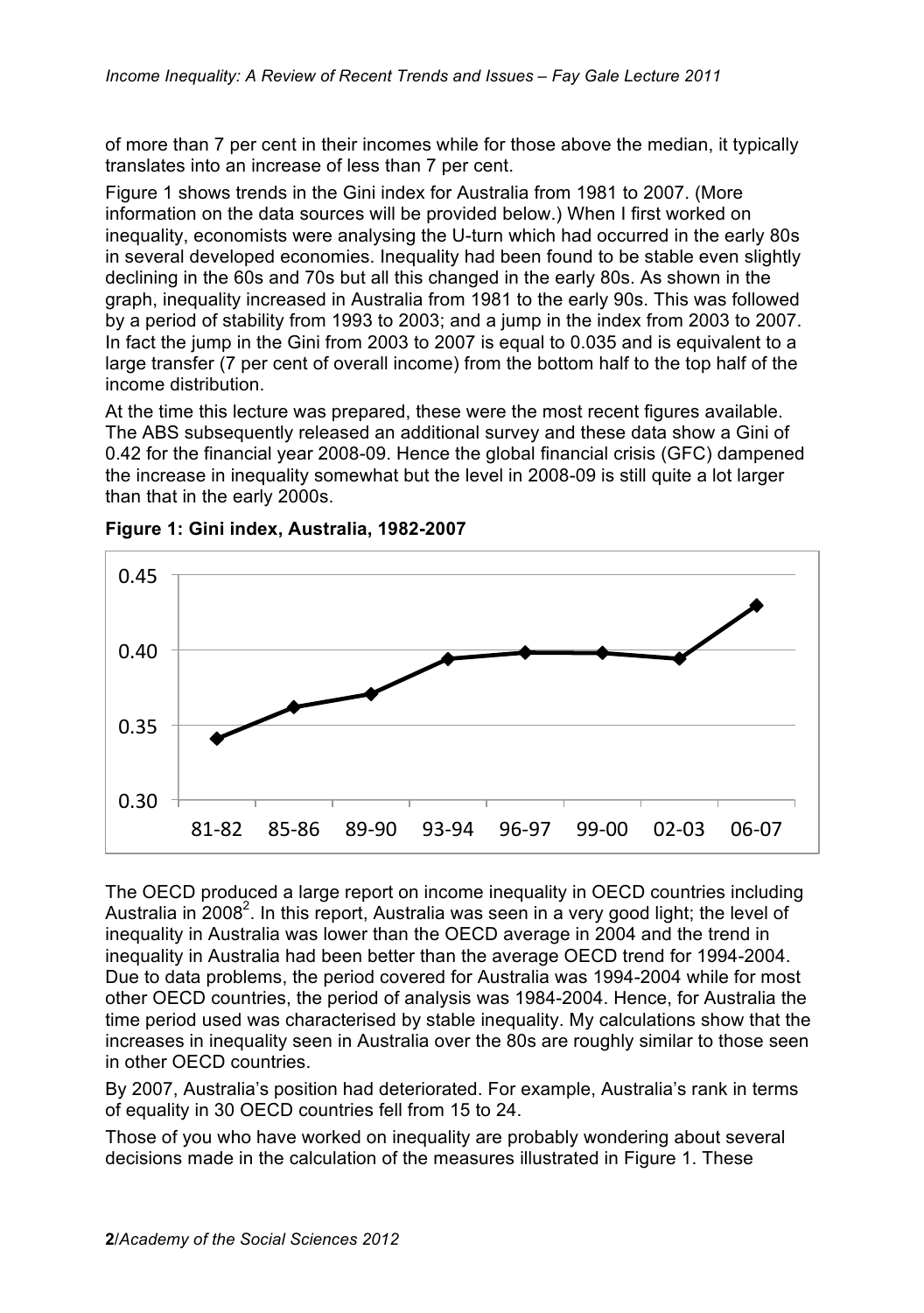measures are based on pre-tax annual incomes, equalised using the square root method (for comparison with OECD figures) and weighted using individual weights. Many researchers prefer working with post-tax incomes as this takes into account the level of redistribution which is achieved through the tax system and the post-tax income reflects more closely the level of purchasing power. Figure 2 reproduces the series presented in Figure 1 along with two other series of Gini indices. The middle line represents the Gini for post-tax annual incomes. Due to data problems, this series begins only in 1993. The lower level of inequality in post-tax incomes is expected due to the redistribution in the tax system but, as seen in the graph, overall trends are similar to those discussed above. Henceforth I will use post-tax data when computing inequality measures and will restrict attention to the period beginning in 1993.



**Figure 2: Different measures of incomes, same trend in Ginis**

The unit of observation I am using is the income unit, which is composed of an adult plus a partner (if a partner is present) plus any dependent children (if present). Many researchers believe that the household is a more appropriate unit of measure as individuals who live in the same residence tend to share resources. Since the household includes all income units living in the same residence, households are larger than income units and hence measuring inequality at the household level produces a lower level of inequality since more sharing of resources is assumed. The bottom line in Figure 2 represents the Gini index computed using the household as the unit of analysis. Again, we see similar trends to those discussed previously. It is more convenient in some respects to focus on income units and I will do so for the rest of the talk; however, broadly speaking, results presented below will hold for both households and income units.

In Australia, virtually all studies of poverty and inequality are based on two surveys: the Household Expenditure Survey (HES) and the Survey of Income and Housing Costs (SIHC). Both are Australian Bureau of Statistics surveys and are conducted occasionally. I will be using mostly the SIHC to compute inequality levels. Over time, there have been major changes in survey design, sampling procedures and questionnaires. For these reasons and because of the lack of alternative data sets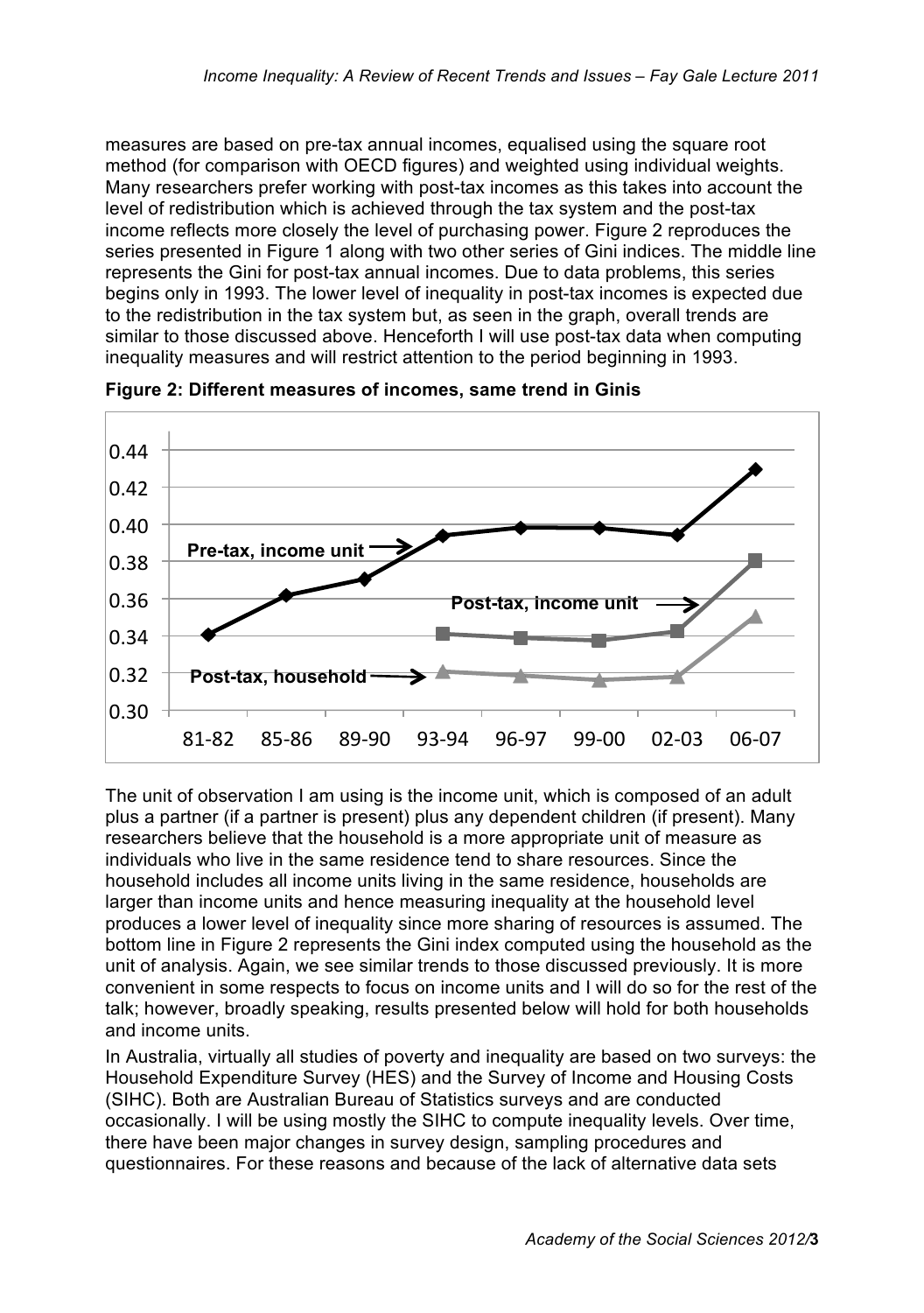allowing the bridging of periods with major changes, researchers studying trends in inequality in Australia tend to focus on short periods of time. For example, to compute the figures covering the decades of the 80s and 90s in Figure 1, I had to make several serious assumptions, reconstitute households and limit sources of incomes in various ways. Those of you who have worked with the 2008 SIHC (which is the basis for the most recent data point in Figures 1 and 2) will be aware that major changes were made in the definition of income in this survey. Fortunately, the ABS has provided income figures allowing comparisons with previous survey years. These are the income figures used in the lecture.

A considerable amount of work is being done by economists on broadening the measures of equality and wellbeing. One branch of research is concerned with the development of multi-dimensional indices. For example the inclusion of health or education along with income is argued as providing a more complete picture of wellbeing. Many of you will be aware of the work by Professor Amartya Sen of Harvard University on the use of 'capabilities' where certain aspects of life such as the level of freedom, safety and community-life are taken into account. Others have combined aspects of deprivation. With better and more comprehensive data, these indices will become more common.

The time period under study is also important. The use of lifetime income for example recognises that individuals smooth incomes over many periods and plan their behaviour over longer time spans than one year. Studies of intergenerational mobility look at the transfer of incomes and poverty from parents to children. A different issue relates to the applicability of income *per se* as a measure of wellbeing. Researchers who study poverty often believe that consumption is more closely related to wellbeing. They point to the fact that fluctuations in incomes at the bottom of the income distribution are larger than fluctuations in consumption expenditures. Households manage to smooth consumption over shocks to incomes even at low income levels by using broader family networks or adjusting the timing of replacement of durables. At the top of the distribution, researchers argue that wealth may be far greater than income and is hence a more appropriate measure of wellbeing. When looking at the whole distribution, income is still the most commonly used single measure of wellbeing.

A final point on the measurement of wellbeing as opposed to income inequality is the fact that indices of inequality such as the Gini look strictly at inequality or the shape of the distribution and do not take into account levels of income. For example, if you double all incomes in the society, the Gini will not change yet we would expect that individuals feel better off. Measures of inequality in wellbeing that take into account both the level of inequality and the level of income have been proposed. For example, Professor Sen has proposed a measure of wellbeing equal to the mean income in the society (denoted by u) times the level of equality in the distribution of incomes (measured by 1-Gini). Figure 3 compares the trend in the Gini and in Sen's measure of wellbeing. In the early period (1993-2003) wellbeing increased substantially due to a rapidly rising average income level and a stable inequality level. Note that all incomes in this and future figures and tables have been inflated to 2010 dollars. What we also see is that in the latter period, the level of wellbeing kept rising despite an increase in inequality due to the continued increases in average incomes.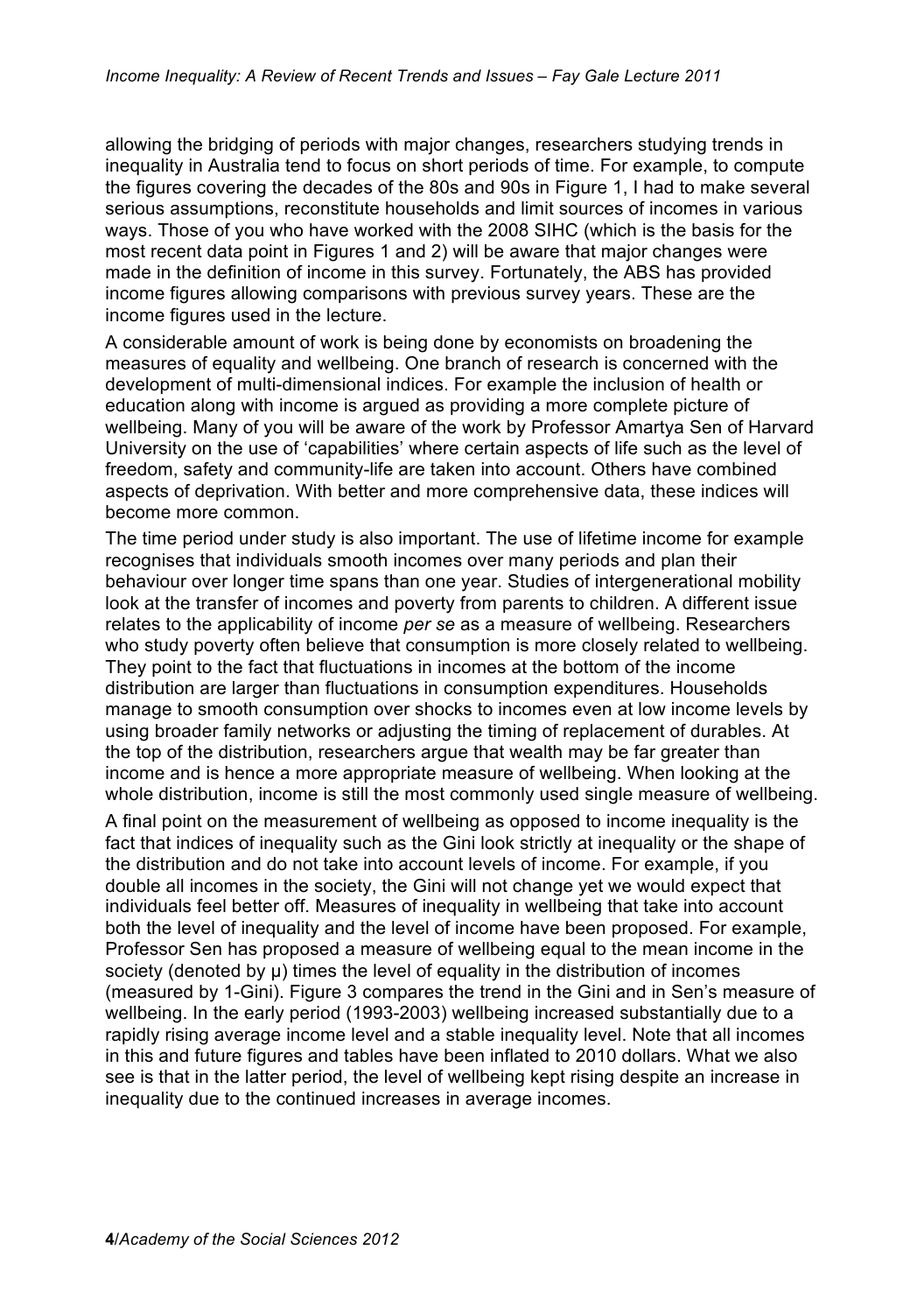

**Figure 3: Gini and social wellbeing, growth rates, Australia, 1994-2007**

There is even less consensus in how to trade-off levels of income and inequality than in how to measure inequality itself. Most researchers present separately changes in average income levels and changes in the shape of the distribution. This is what I will do in the rest of the lecture.



**Figure 4: Annual average growth rates in post-tax income**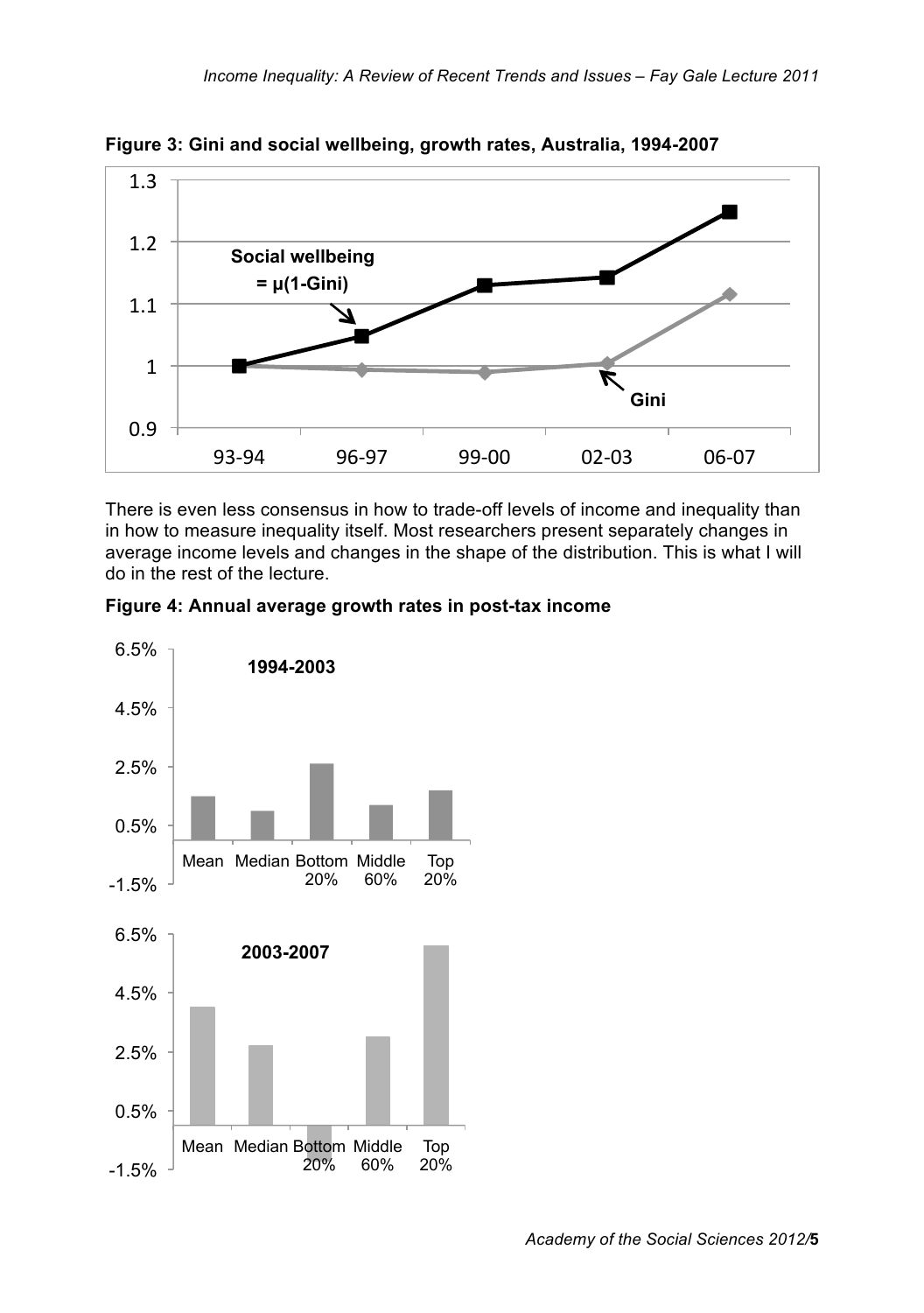Figure 4 presents annual average growth rates of incomes for two periods: 1994-2003 and 2003-2007. On average, incomes in the early period were growing at 1.5 per cent per year. The increase was more rapid at the bottom and top quintiles than in the middle; this is an illustration of the so-called disappearing middle. What is also apparent is that the average income for the bottom quintile was rising at a healthy rate. This would have prevented large increases in inequality. For the latter period, the picture is dramatically different. The average income for the bottom quintile was falling over this period while that of the top quintile was rising very rapidly. Although on average income levels were rising quickly and over-all measures of wellbeing such as that shown in Figure 3 would show an increase in wellbeing, other measures with more weight placed on levels of incomes at the bottom would yield a different trend in overall wellbeing for this period.

In comparison with other OECD countries, over the period 1994 to 2003, growth rates in incomes were similar in Australia to the OECD average; the growth rate at the bottom was faster while that at the top it was slower. Hence the trend in Australia was slightly better than in other OECD countries. In the latter period, growth rates in incomes are higher in Australia especially for the incomes at the top quintile.

When studying the drivers of inequality, researchers traditionally considered four factors: demographic changes, labour market trends, government policies, and other sources of incomes (capital). These days a fifth issue has become important, namely the attempt to understand what is happening at the top of the income or earnings distribution. I will briefly discuss each of these in turn in the Australian context.

The main demographic trends influencing income inequality are the ageing of the population and the changes in the household structure. These are caused mainly by increases in life expectancy, reductions in fertility, increases in divorce rates and the increasing age at marriage. The effect of population ageing on inequality is ambiguous in theory as a falling share of young individuals would be expected to reduce inequality while the increasing share of older individuals would be expected to increase inequality, since both these groups are associated with lower incomes. The reduction in the share of two-parent households and the increasing share of couples without children, lone parents and people living alone all lead to smaller household sizes on average and this in turn would be expected to push inequality up as there is less sharing of resources across individuals. In brief, the net effect of all these changes is an empirical matter.

Table 1 presents a few statistics on demographic changes for Australia. The top panel contains population shares for those aged 0 to 25 years and over 65 years for 1995 and 2005. The ageing of the population is evident in the fall of the share of the young of 3 percentage points (ppts) and the increase of the share of older individuals of 1 ppt. The second panel presents the change in the average number of children per woman between 1985 and 2003 in the bottom, middle three and top quintiles. The decline in fertility is evident in these numbers and we expect this to reduce household size; however this phenomenon is occurring throughout the distribution hence the effects on inequality will be dampened. An ABS study<sup>3</sup> suggests that for the period 1995-2003, these demographic changes reduced the Gini by less than 0.005.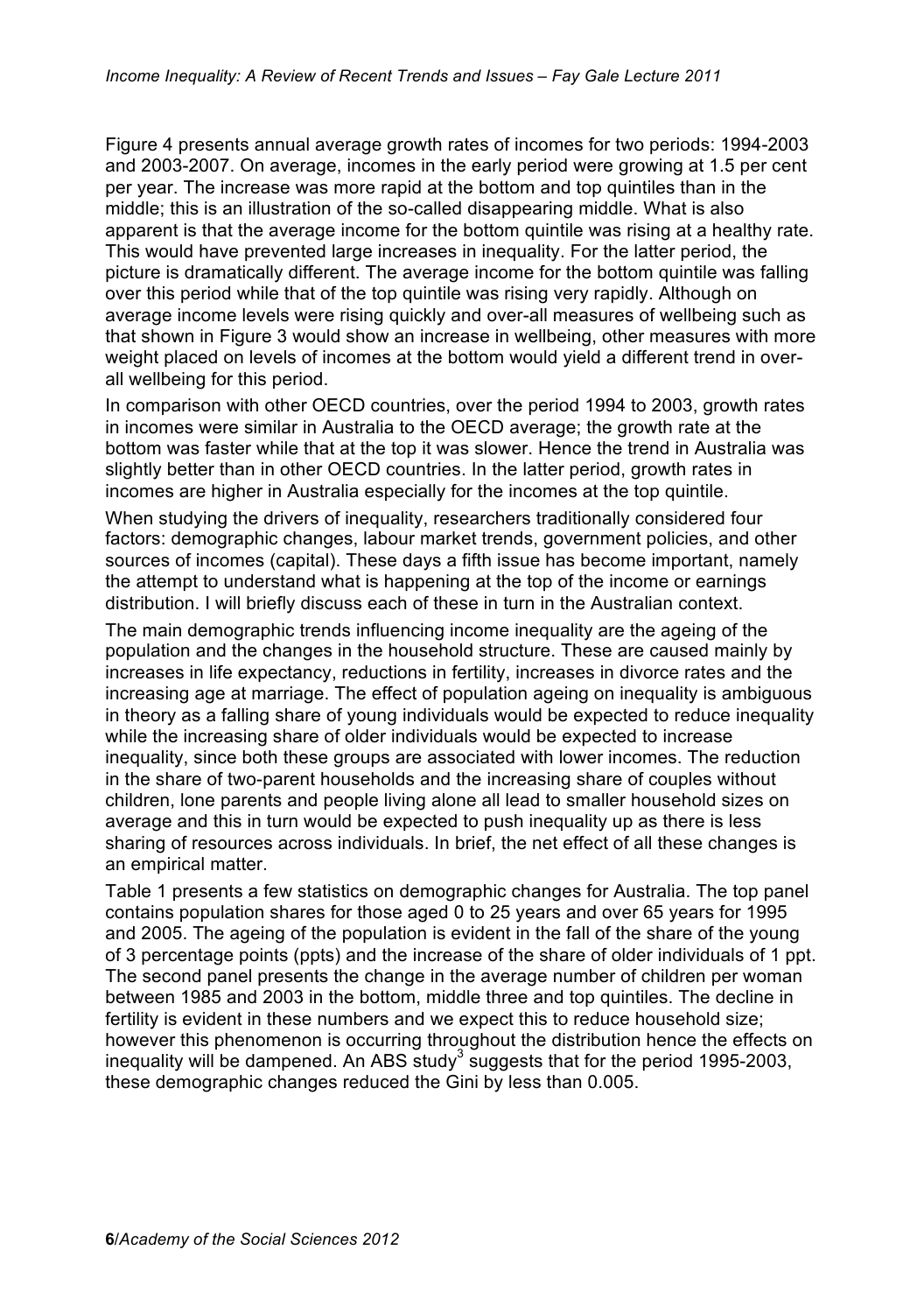| <b>Population shares</b> |      |      |  |
|--------------------------|------|------|--|
| Age group                | 1995 | 2005 |  |
| 0-25 years old           | 38%  | 35%  |  |
| >65 years old            | 10%  | 11%  |  |

## **Table 1: Demographic changes, Australian evidence**

| Changes in fertility - # children per woman |      |      |        |  |  |
|---------------------------------------------|------|------|--------|--|--|
| Income quintile                             | 1985 | 2003 | Change |  |  |
| Bottom 20%                                  | 2.0  | 1.6  | $-0.4$ |  |  |
| Middle 60%                                  | 2.0  | 1.7  | $-0.4$ |  |  |
| Top 20%                                     | 17   | 1.2  | $-0.5$ |  |  |

In brief, demographic changes will have an impact on long-run trends only and cannot explain the large fluctuations in inequality and incomes shown above. Of course this analysis does not include any effects through political economy channels. For example, a large and powerful gerontocracy may influence government policy in favour of the elderly and this may affect inequality. Little work has been done on this issue in economics.

I turn now to effects coming from changes in the size and distribution of capital income. In this context, capital is a residual income (total income minus labour earnings and government transfers) and it includes a wide set of items such as superannuation and investment income. As such, this form of income is earned by individuals throughout the distribution. When considered as a whole, this type of income is fairly stable over the period 1994-2007 in the sense that it constitutes a fairly constant proportion of total income (between 14-17 per cent) and it generates a Gini index (calculated with this type of income only) with no clear trend. A better understanding of the level of and trend in this source of income would require disaggregation by components. However, for the purposes of this lecture, it is the case that changes in the distribution of capital income cannot explain the fluctuations presented above.

Labour market forces play a more important role in explaining the changes in income inequality. On average, labour earnings represent 75 per cent of total pre-tax household income over the period. In terms of general trends over time, from 1994 to 2007, we saw a tightening of the labour market associated with the long period of expansion in most of the developed economies. For example, in Australia, unemployment rates declined from just under 10 per cent to under 5 per cent. In terms of trends in earnings inequality, most developed economies have experienced an increased dispersion in earnings for full-time workers as well as for all workers. This increased earnings inequality has been observed for both males and females although the trend has been stronger for males.

Figure 5 is based on data from the Australian Labour Force Survey and presents growth rates in the earnings deciles for full-time workers from 1993-2010. I thank Professor Jeff Borland from the University of Melbourne for sending me these numbers. The first decile corresponds to the earnings level which divides the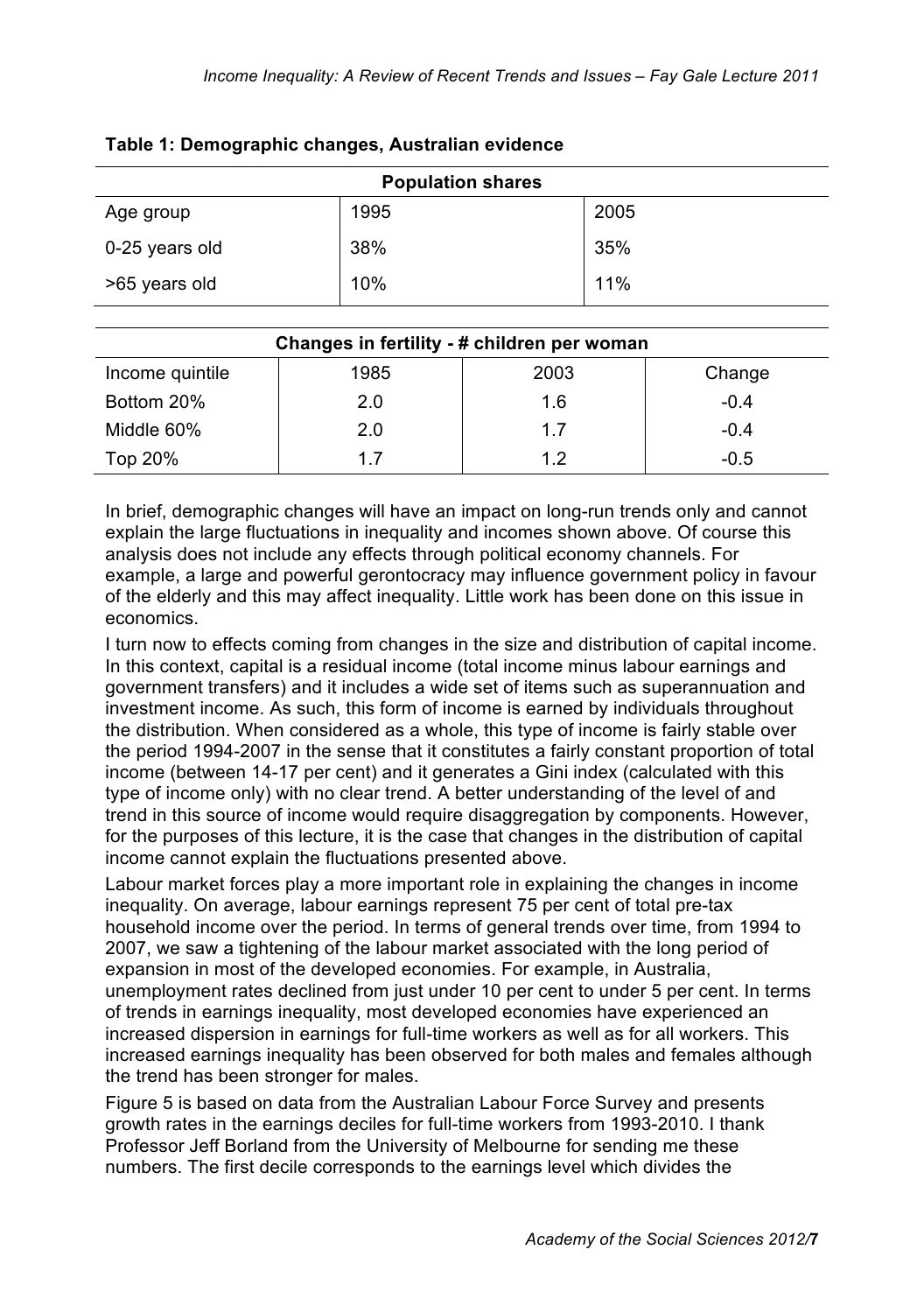distribution of earnings ranked from lowest to highest into two groups corresponding to the bottom 10 per cent and the top 90 per cent of earners. Similarly, the ninth decile is the earnings level for the person that divides the earnings distribution into the top 10 per cent and the bottom 90 per cent of earners. In Figure 5, since all deciles are anchored at 100, a distribution with a constant dispersion (in terms of its deciles) would generate a graph with a single line over time reflecting the common proportional increase in earnings levels. Figure 5 shows quite a different picture; the fanning out of the earnings deciles shows that the earnings distribution has become more and more unequal over time. Furthermore, this increasing inequality has been occurring throughout the period. (The break in the series is due to the large changes in the survey methodology that occurred in the mid 1990s.)

Extending the period portrayed in Figure 5 to include the 1980s would show increasing earnings inequality over that decade as well. In fact increasing earnings inequality over the 1980s has been shown to be an important driver of the increased income inequality over this period in most developed economies. The more puzzling question is why the smoothly increasing earnings inequality over the 1990s didn't translate into steadily increasing income inequality over that decade. We will return to this question shortly. A last point regarding Figure 6 is that the use of the Labour Force Survey allows us to look at more recent numbers and the graph includes earnings data for the period after the onset of the GFC. It is perhaps not so evident in the graph but there is a dampening of earnings inequality after 2008 mainly driven by the slower growth in the top earnings deciles.





1993 1994 1995 1996 1997 1998 1999 2000 2001 2002 2003 2004 2005 2006 2007 2008 2009 2010

An interesting feature of the increasing earnings inequality has been its pervasiveness; no matter how you cut the data, by occupation, sex, age group, industry, education, etc, you find increasing inequality within and across groups. The large amount of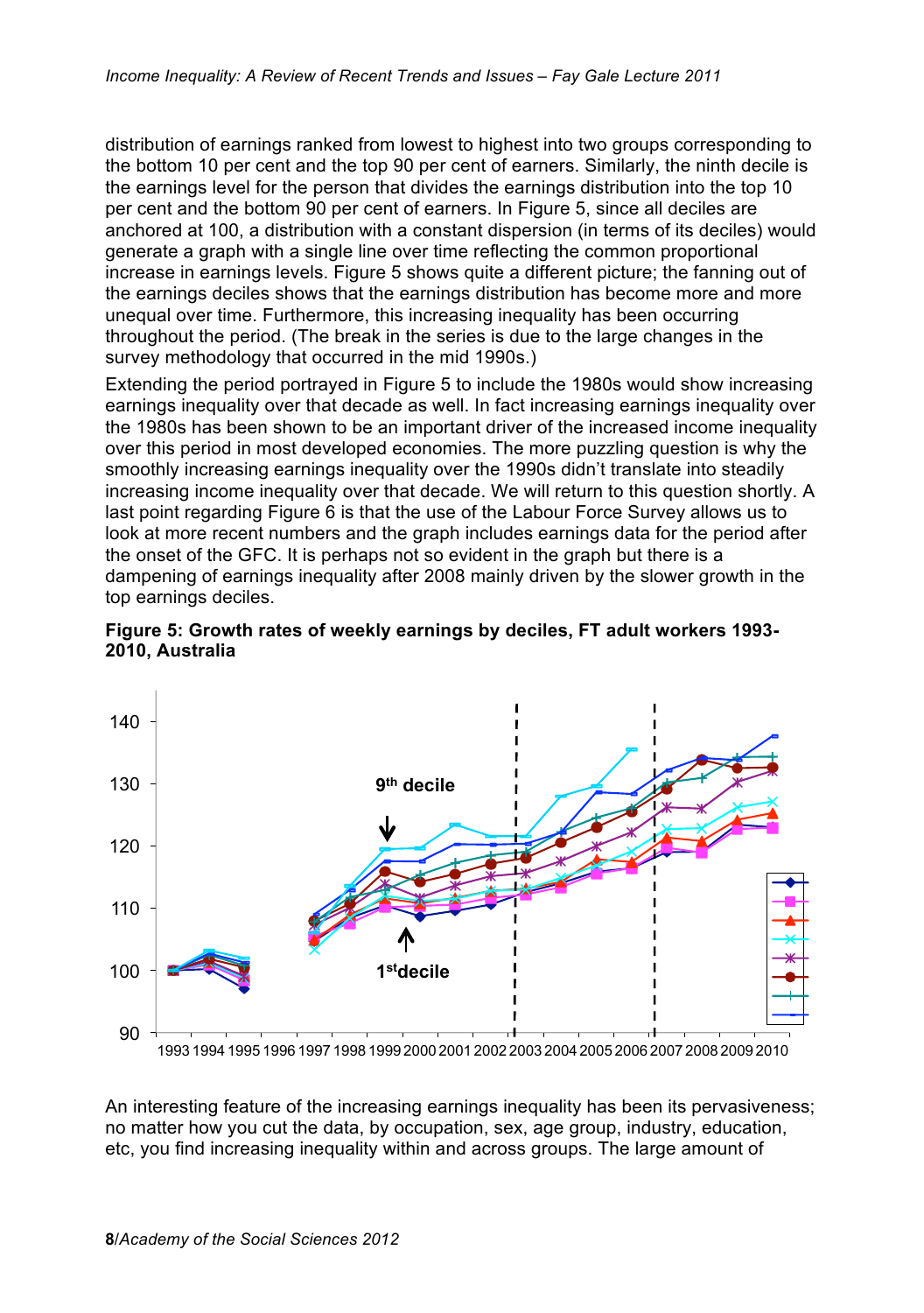inequality occurring within groups has meant that models focused on certain economic transitions have been fairly unsuccessful at explaining the overall rising inequality. As mentioned before, in many countries, earnings inequality started to rise in the early 1980s but the trend has become stronger (that is, an acceleration of the rise in inequality) in the 1990s in certain countries (USA and UK) while in other countries, the acceleration occurred in the 2000s (Australia and Canada). Another feature of earnings inequality is that in most countries there have been faster increases in earnings levels and dispersion in the top group of earners. Finally, although most countries have experienced increased earnings inequality over the last 30 years, there have been large cross-country differences in the speed of the increase.

Explaining the rise in earnings inequality over time has been an extensive area of work in economics. For example see the surveys by Lemieux $4$  and Atkinson<sup>5</sup>. The dominant explanation is that of increasing demand for high-skilled, high ability workers. This is driven by skill-biased technological change (SBTC) such as computerisation of the workplace. Although most economists believe this to be the prime driver of the increased earnings inequality, it has proved difficult to quantify the effect of SBTC. For example, early attempts to calculate returns to computer use have been seen as failures when results were reproduced with the use pencils at work instead of computers. More recent models represent jobs as a series of tasks with SBTC depressing returns to the more routine tasks. Clearly, empirical work that discriminates across such models will require very detailed job information along with worker and firm characteristics.

It is also widely believed that the modeling of rising earnings inequality must incorporate the effects of increased trade and globalisation along with SBTC. Changes coming from trade and globalisation are generally seen as complementing high-skilled labour and substituting for low-skilled labour. Professor Richard Freeman of Harvard University famously asked: "Are your wages set in Beijing?"<sup>6</sup> Again traditional models have been partially successful only in generating changes in distributions of earnings that fit the data. In particular the fact that most inequality in earnings has grown within industries rather than across industries does not agree with most trade models. More flexible and hence more complex models will be needed to explain all the features of the data. Finally, institutional factors are also seen as important in determining the trends in earnings inequality. In particular factors such as de-unionisation, changes in bargaining powers and forms of negotiation, trends in minimum wages and social norms are seen as very important especially in explaining differences across countries. For example, over this period inequality in earnings in Nordic countries, with more centralised bargaining, more powerful unions, larger roles for social policies, and social norms that discourage the payment of enormous salary packages, have been growing at slower rates. We have yet to agree on the relative importance of these factors.

Understanding the relationship between trends in individual earnings inequality and household income inequality is complex as many factors are involved; for example, the employment profile within the household, the relationship between the partners' earnings (assortative matching) and the relationship between the presence and number of children and the earnings of the parents. Tools have been developed to decompose distributions and changes in distributions into contributing factors but here I will focus on a few salient facts.

Why did household income inequality remain stable in the face of rapidly increasing individual earnings inequality? The answer does not lie in changes in assortative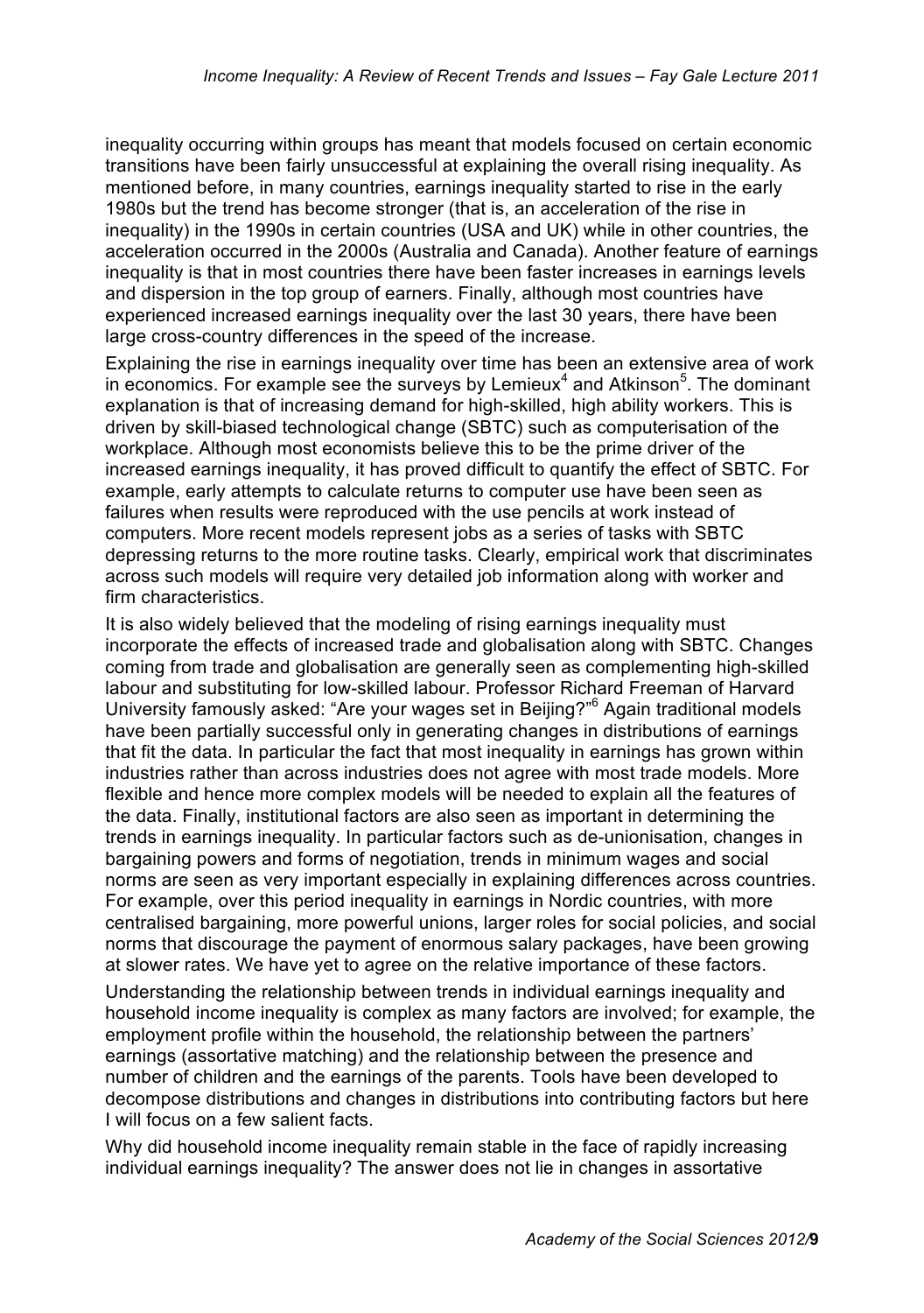matching; correlations across spouses' earnings declined over time but only very slightly. The answer also does not lie in the male-female wage gap since this gap remained fairly stable in Australia over the period. A large part of the story lies in the changes in female employment. Table 2 presents rates of female and male employment calculated as the percentage of income units with a head aged between 25 and 60 years with an employed female/male. We can see that, while the proportion of households with an employed male remained constant, the proportion with an employed female increased by 8 per cent from 1994 to 2003. The increased female employment came mostly from two-adult households with dependents. More complex decompositions show that keeping female employment rates at their 1994 levels across household types would have increased inequality in household earnings and incomes substantially. Since women's earnings are located mostly in the bottom to the middle of the distribution, the increased female employment mitigated the increases at the top end of the earnings distribution. Hence the growth in female employment was a major factor in the stability of income inequality in the face of rising earnings inequality over the period 1994-2003.

|        | 1994 | 2003 | % change |
|--------|------|------|----------|
| Female | 52.8 | 57.1 |          |
| Male   | 67.4 | 67.5 |          |

| Table 2: Percentage of households with employed male/female |  |  |
|-------------------------------------------------------------|--|--|

While male labour supply in Australia is similar to that in other OECD countries, female labour supply in Australia is lower in terms of both participation rates and hours of work. The difference is found mainly for women with young children and the difference persists even after the youngest child reaches school age. Various hypotheses have been proposed to explain this gap. For example, Professor Alison Preston of Curtin University and co-authors argue that the poorly developed childcare services and parental leave provisions are important in explaining differences in female labour supply between Australia and Canada. Professor Patricia Apps of the University of Sydney argues that effective marginal tax rates (EMTR) are higher for two-adult households with children compared to European countries<sup>7</sup>. Furthermore, these rates are highest where the labour supply is most responsive. Finally, Professor Mike Keane of the University of New South Wales, in his recent survey of labour supply<sup>8</sup>, argues that the effects of EMTR have been underestimated generally by economists. Keane's argument is that individuals make decisions regarding skilling and investments in education with a long-term view. Once these decisions are incorporated in the labour supply problem, EMTR are shown to have larger effects than short-term incentives. This argument holds for both males and females but the point is that the effects of higher EMTRs are likely to be larger than previously believed. In short, although increases in female labour supply were important in keeping income inequality stable at the household level over the 90s and early 2000s, there is potential for even greater increases in female labour supply in the future.

In the period 2003-2007, we saw increases in both individual earnings inequality and household income inequality. Although employment was still growing overall during this period, we see a drop in the proportion of households with employed males and females and a slight increase in jobless households. During this period, labour supply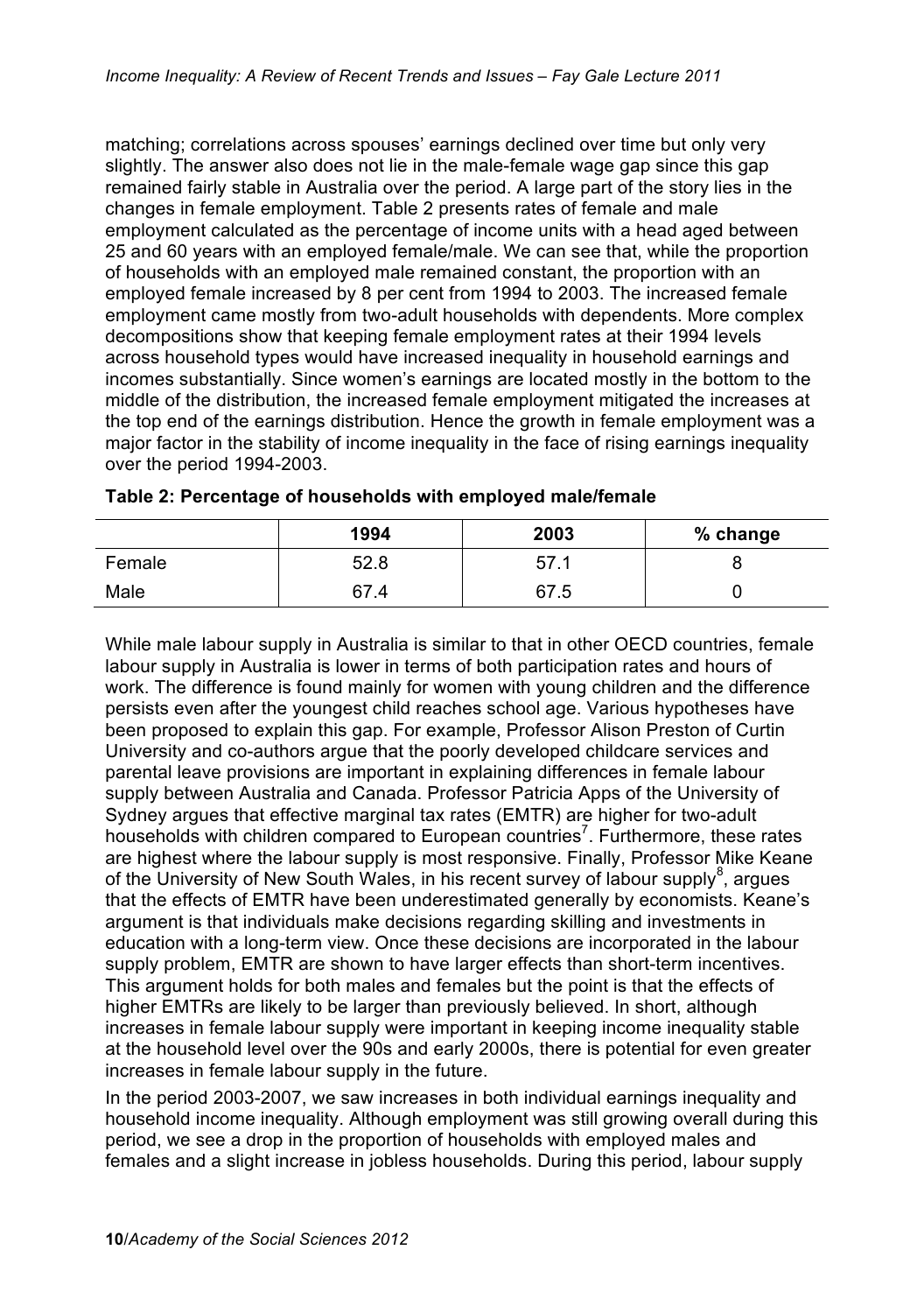no longer counteracted the increases in earnings inequality driven by increases in top earnings. Furthermore, the increases in top earners accelerated.

I will now turn to trends in government redistributive policies. For large transfer programs, most changes were gradual since the mid 90s. The share of government transfer income to total income at the household level varied between 10 and 11 per cent from 1994-2003. The proportion dropped to under 10 per cent by 2007. Again, these smooth trends are unlikely to explain the fluctuations in income inequality over time, seen above.

It is interesting to look at the redistributive power of the tax system and its trend over time. A simple measure of the redistribution of income is the ratio of the Gini in pre-tax incomes to the Gini in post-tax incomes. Table 3 presents statistics on these ratios for the period under study. Based on 1993-94 incomes, the pre-tax Gini was 16 per cent larger than the post-tax Gini. One can view this as a rough measure of the amount of progressivity in the tax system. By 2006-07, this measure had fallen to 13 per cent. Thus, the amount of redistribution achieved by taxation had fallen by around 19 per cent. A combination of factors is responsible for this change: top marginal tax rates were reduced following the 2000 tax reform, thresholds have been going up, and increases in earnings are now occurring in regions where no further increases in marginal tax rates occur. Although these changes are gradual, and cannot explain sharp jumps in inequality measures, they are large and will affect the trend in inequality over the medium to long term.

|        | 1993-4 | 1996-7 | 1999-00 | 2002-3           | 2006-7      |
|--------|--------|--------|---------|------------------|-------------|
| Ratios | .16    | -47    | l.18    | <b>15</b><br>ں . | 12<br>ن ا . |

| Table 3: Ratio of Gini in pre-tax incomes to Gini in post-tax incomes |  |
|-----------------------------------------------------------------------|--|
|                                                                       |  |

The final factor we consider is that of the rapidly increasing earnings at the top of the distribution. Table 4 presents figures on this issue and is taken from Atkinson and Leigh<sup>9</sup>. To study top income earners, representative household surveys such as the SIHC are not appropriate due to under-reporting. Atkinson and Leigh use data published in reports of the commissioner of taxation in Australia to look at the trends in shares of incomes by groups of individuals focusing on top income earners. Table 4 shows the income shares for the top 10 per cent, 1 per cent, and 0.1 per cent of income earners. I have grouped and averaged these shares by year intervals to match roughly the periods discussed earlier. We see that the share of total income earned by the top 10 per cent of income earners was 26.4 per cent in the mid 80s and had risen to 31 per cent by the end of the millennium.

|             | 1983-87 | 1988-92 | 1993-97 | 1998-2002 |
|-------------|---------|---------|---------|-----------|
| Top 10%     | 26.4%   | 28.5%   | 29.5%   | 31.0%     |
| Top $1\%$   | 5.3%    | $6.8\%$ | 7.3%    | $8.6\%$   |
| Top $0.1\%$ | $1.3\%$ | 2.1%    | 2.2%    | 2.7%      |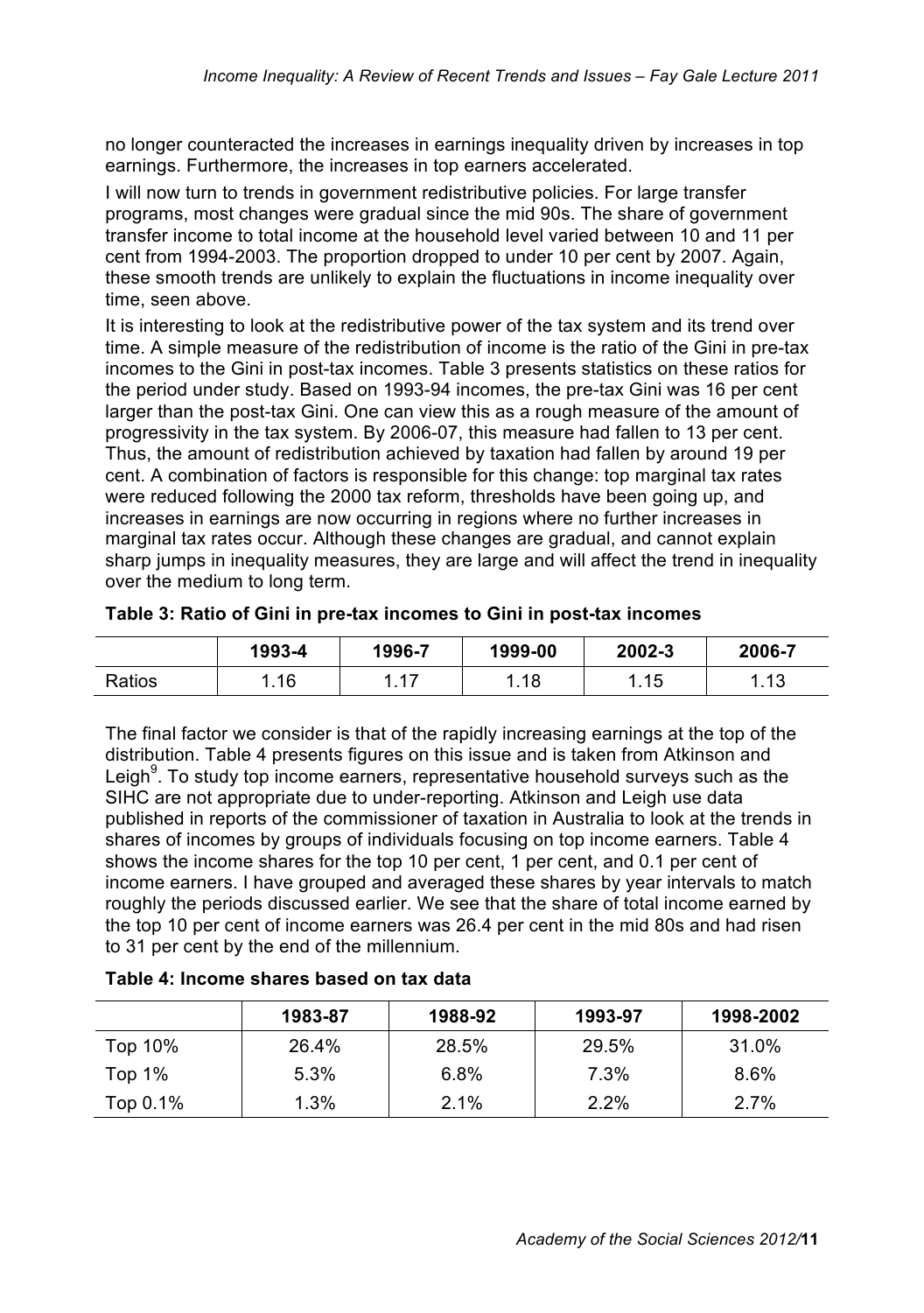A different way of describing these numbers makes the figures more striking. Focusing on the right-most column, we see that on average over the years 1998 to 2002, the average income in the top 10 per cent of the population is three times the average income for the population as a whole, the corresponding figure for the top 1 per cent is nine times and for the top 0.1 per cent, 27 times the average income of the population as a whole. Note that this period, the most recent covered by Atkinson and Leigh, is at the end of the period of stability in income inequality and hence does not include the rapid increase experienced by the top earners in the mid 2000s. As a comparison, in a presentation made to the OECD in 2008, Professor Freeman<sup>10</sup> mentions that in the US, the average income earned by the top 0.1 per cent of the population is 123 times the overall average income.

Who are these people at the top of the income distribution? It is not easy to answer this question since getting access to individual tax data is in general difficult and in Australia is impossible. Atkinson and Leigh present some evidence on annual salaries in Australia taken from various sources for the year 2000; the average salary in that year was \$33,173 for the population as a whole, \$92,000 for a Federal MP, \$150,221 for a top public servant, \$251,200 for a high court judge and \$2,600,000 for a CEO in the 50 largest companies in the country. These numbers suggest that the increases at the top have been experienced mainly by those in executive positions. A more complete picture of this issue is provided in Bakija et al for the US. The authors use individual tax data to construct a panel dataset of income earners over time along with their occupation. I quote from their paper:

…executives, managers, supervisors, and financial professionals account for about 60% of the top 0.1% of income earners in recent years, and can account for 70% of the increase in the share of national income going to the top 0.1% of the income distribution between 1979 and 2005.<sup>11</sup>

Many hypotheses have been put forth to explain this phenomenon. Are executives being rewarded for the increased responsibility accompanying the increased size and complexity of firms in the global economy? Or did they take advantage of the power they hold on corporate boards to the detriment of the small shareholders? Did financial planners manage to take an inordinate share of the rents present in the expanding share markets before the collapse in 2008? To answer these questions, very specialised data sets are needed and, to date, the quantification of the importance of these various factors has not been possible.

Many economists have speculated on the effects of the Global Financial Crisis (GFC) on income inequality. One possible scenario is that the crisis will dampen increases in earnings at the top of the distribution. Other likely effects are reductions in capital incomes on assets for retirees and increased unemployment for low skilled workers with both of these effects tending to raise inequality. As mentioned above, recent data just released by the ABS suggests that in fact income inequality dropped slightly in 2009 compared to 2007. However the net effect of the GFC over the medium term is still unclear at present. Recent adjustments in the labour market include the following: a reduction in hours of work rather than in the number of workers in response to the declining demand for labour; older workers delaying retirement perhaps due to the declining value of superannuation; and some dampening in the growth of earnings especially at the top. All these developments suggest that the dampening in household income inequality will continue.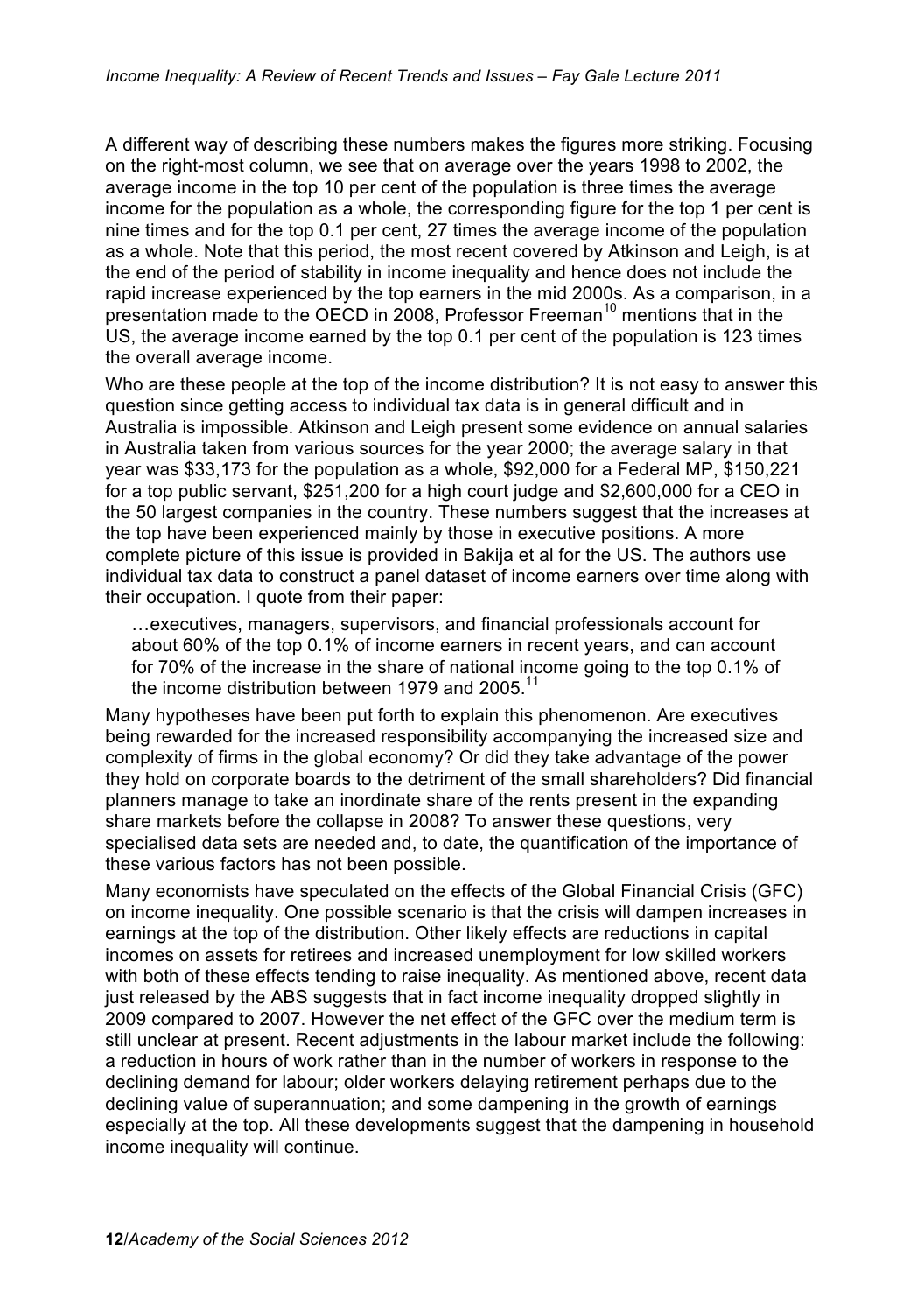To summarise, the Australian situation is more complex than was believed following the OECD report in 2008. The early period of 1993-2003 did correspond to a period of stable inequality in household incomes. Although individual earnings at the top of the distribution were increasing rapidly, increases in employment rates of women were mitigating the effects. However the following period, 2003-2007 saw a rapid increase in inequality as top earnings increased even more rapidly and as household-level employment rates of women stabilised. Also in both periods, we find less redistribution occurring through the tax system.

In conclusion, if we are concerned with the trend in income inequality and its effects on Australian society, we need to think of ways to ease women's return to the workforce following child bearing and rearing and we need to discuss the optimal level of redistribution being effected through taxation. Finally, we need to have a better understanding of what is driving the increase in earnings at the top of the distribution if we are to have an informed and frank discussion. This in turn requires better models based on evidence and hence detailed data on the top income earners. In Australia, at present we do not have access to data allowing us to study the top earners.

Thank you for your attention and your interest in this fascinating topic.

## **Acknowledgements**

**I** would like to thank the Academy of Social Sciences in Australia for giving me the opportunity to present the 2011 Fay Gale Lecture. I would also like to thank the University of New South Wales and the Australian School of Business; The University of Western Australia and the Institute of Advanced Studies; the University of Tasmania and the Tasmanian Branch of the Economic Society for hosting the lectures. Finally I would like to thank Professors Clarissa Ball, Alec Cameron, Kevin Fox, Barry McGaw, Darrell Turkington, Mark Uncles and Graeme Wells for hosting me and the lectures.



*Professor Denise Doiron has MA and PhD degrees in Economics from the University of British Columbia, Canada. She has held academic appointments at the University of Western Ontario, the University of British Columbia and the University of Sydney and visiting appointments at the University of Boston, the University of Washington and the Australian National University. Doiron has worked on a variety of topics in labour, social policy and health including: wage determination and bargaining, inequality, labour market transitions, health workforce, private health insurance,* 

*welfare policies and incentives. Her work has appeared in the leading journals in her fields. She has worked with government and other organisations to improve the collection and use of public data in relation to labour, health and social policy. She is currently co-editor of* The Economic Record*.*